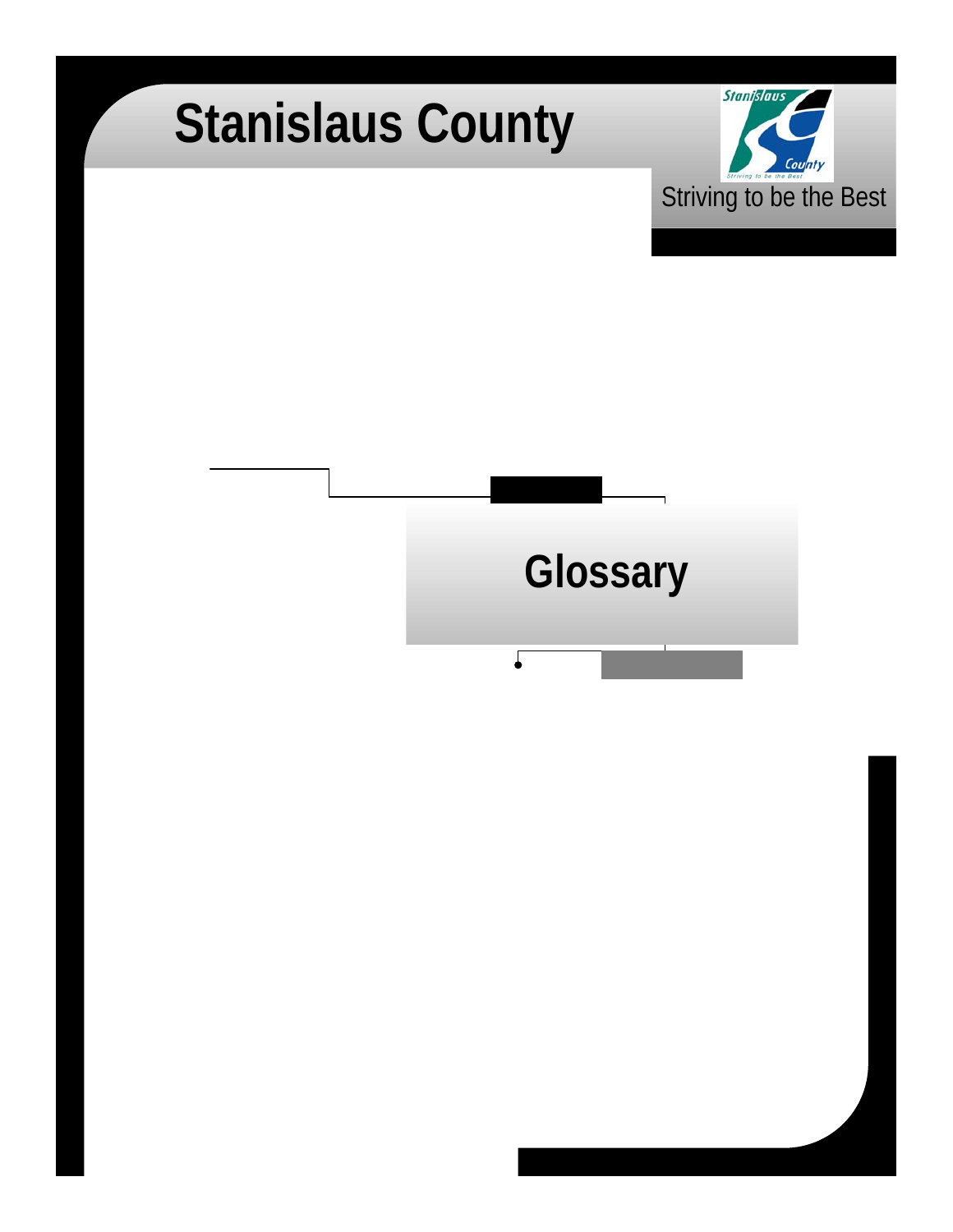

The glossary includes terms that will help you understand the technical language often used in a capital improvement plan. Glossary terms are listed alphabetically under each alphabet letter, and include a brief description and an acronym, as applicable.



**AAA:** Area Agency on Aging provides services available to senior citizens.

**Acquisition:** Acquiring land, existing buildings, or equipment and vehicles. The Public Works Department uses the following definition. Right-of-Way/Acquisitions consist of right-of-way costs for capital projects, including appraisal, survey services, and research, as well as purchase transactions and any associated assistance. Property acquisition is typically initiated and normally completed during this phase.

**Agricultural Center:** The "Ag Center" is a complex of office, shop and meeting buildings located at the southwest corner of Stanislaus County's Public Safety Center site, adjacent to the intersection of Service Road and Crows Landing Road. The Ag Center is home to Stanislaus County Department of Environmental Resources and Parks and Recreation; the Agricultural Commissioner and Sealer of Weights and Measures; the Cooperative Extension service; the California Milk Advisory Board; the State of California Department of Food and Agriculture; and the United States Department of Agriculture (USDA.) The Ag Center is also the location of Harvest Hall, a multi-purpose meeting, conference and training center.

**Alliance:** A consortium providing for countywide employment, training and workforce development and retention. Independent of Stanislaus County.

**American Recovery and Reinvestment Act (ARRA):** Federal funding.

**Americans with Disabilities Act of 1990 (ADA):** A Federal law providing for a wide range of protection to individuals with disabilities ranging from prohibitions against discrimination in employment to specific requirements for modifications of public facilities and transportation systems.

**Annexation:** A change in existing community boundaries resulting from the incorporation of additional land.

**Appropriated Expenditure:** In the Fiscal Year Budget, an amount set aside for a specific acquisition or purpose.

**Approved/Funded:** Categorized as "A" projects includes those requested projects that have either been approved by the Board of Supervisors or for which funding sources have been budgeted.

**Appropriation:** Is the legal authority to expend up to a certain amount of funds during a budget period. The adopted budget is the source of appropriations for the County.

**Appraisal:** The process through which conclusions of property value are obtained; also refers to the report that sets forth the process of estimation and conclusion of value.

**Average Annual Daily Traffic (AADT):** The average traffic volume of 24-hour counts collected every day in the year.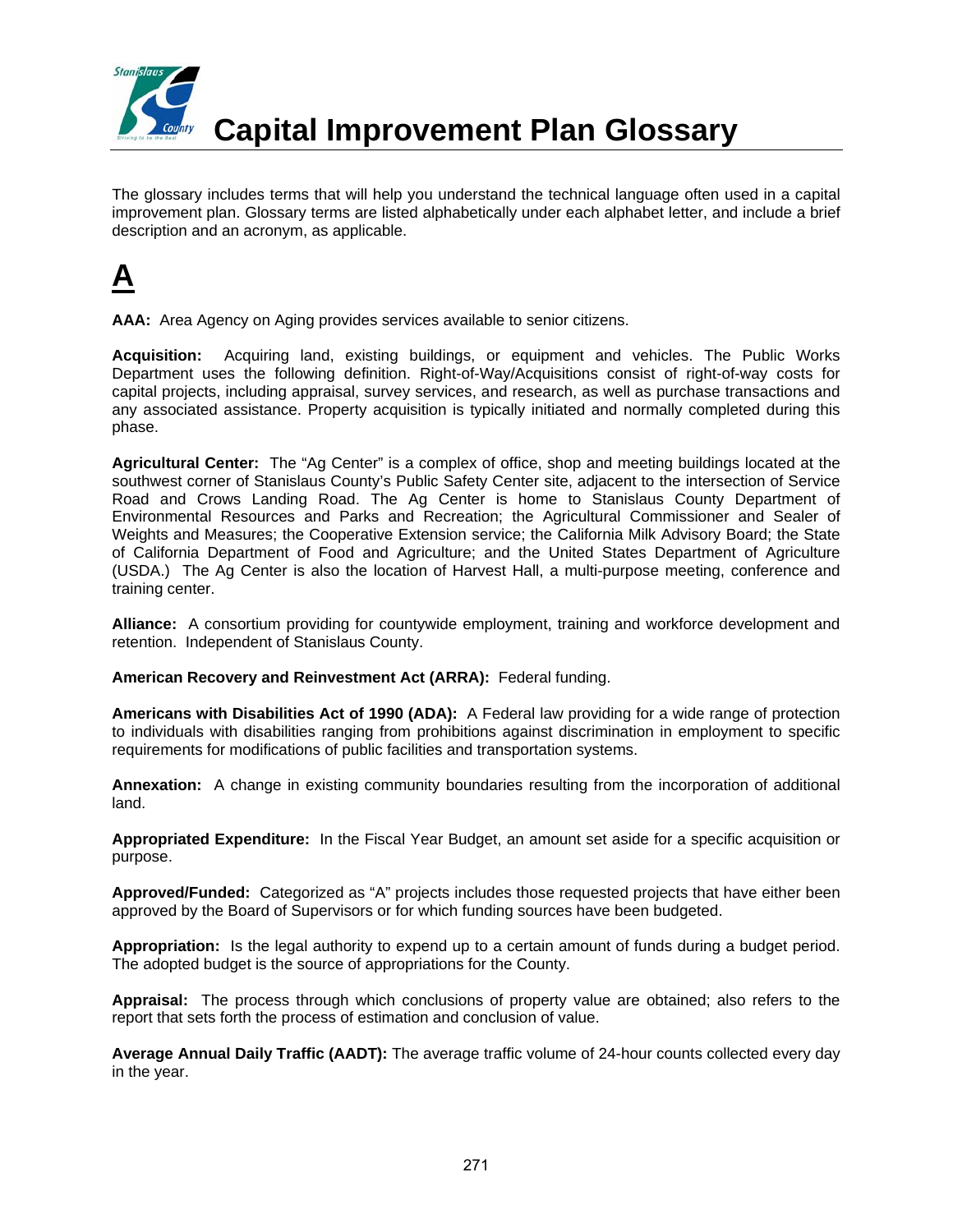**Average Daily Traffic (ADT):** The average traffic volume of 24-hour counts collected over a number of days greater than 1 but less than a year.

### **B**

**BHRS:** Behavioral Health and Recovery Services, providing mental health and recovery services to Stanislaus County residents.

**Bid/Request for Bids:** A firm price submitted by a bidder on a specific product to be purchased or built, based on a specification and/or design documents. All bid prices are based on the same exact product or work and are evaluated on the basis of cost. (Compare with "proposal.")

**Bidder:** An individual, partnership, firm, corporation, or joint venture, submitting a bid for a construction project.

**Bid Package:** The package of materials that is given out to prospective bidders for their use in bidding on a construction project.

**Bond/Borrowing:** A funding tool representing a written promise to pay a specific sum (face value or principal amount) in the future (maturity date), plus interest.

**Budget Year:** The fiscal year for which a budget is being considered.

**Budget Document:** A detailed financial plan of estimated revenues and expenditures for a fiscal year.

#### **C**

**Capacity Enhancements:** Are new facilities projects and operational improvements, which add through lanes.

**California Department of Transportation (Caltrans):** State agency that builds and maintains State highways and administers transportation programs within the State.

**California Environmental Quality Act (CEQA):** Is a statute that requires all jurisdictions in the State of California to evaluate the extent of environmental degradation posed by proposed development or project.

**California Transportation Commission (CTC):** Is a body established by Assembly Bill 402 (AB 402) and appointed by the Governor to advise and assist the Secretary of the Business, Transportation and Housing Agency and the Legislature in formulating and evaluating State policies and plans for transportation.

**Capital Expenditure:** An outlay that results in or contributes to the acquisition or construction of a capital asset.

**Capital Improvements:** Are permanent additions to the County's assets, including the design, construction or purchase of land, buildings or facilities or major renovations of the same. They can be new improvements or existing infrastructure whose operation has been extended or enhanced as result of the project.

**Capital Improvement Plan:** The Capital Improvement Plan (CIP) provides a forecast of capital improvement needs for Stanislaus County over then next twenty (20) years. The CIP is a listing of project needs that have been identified generally requiring a one-time investment of public funds for acquisition,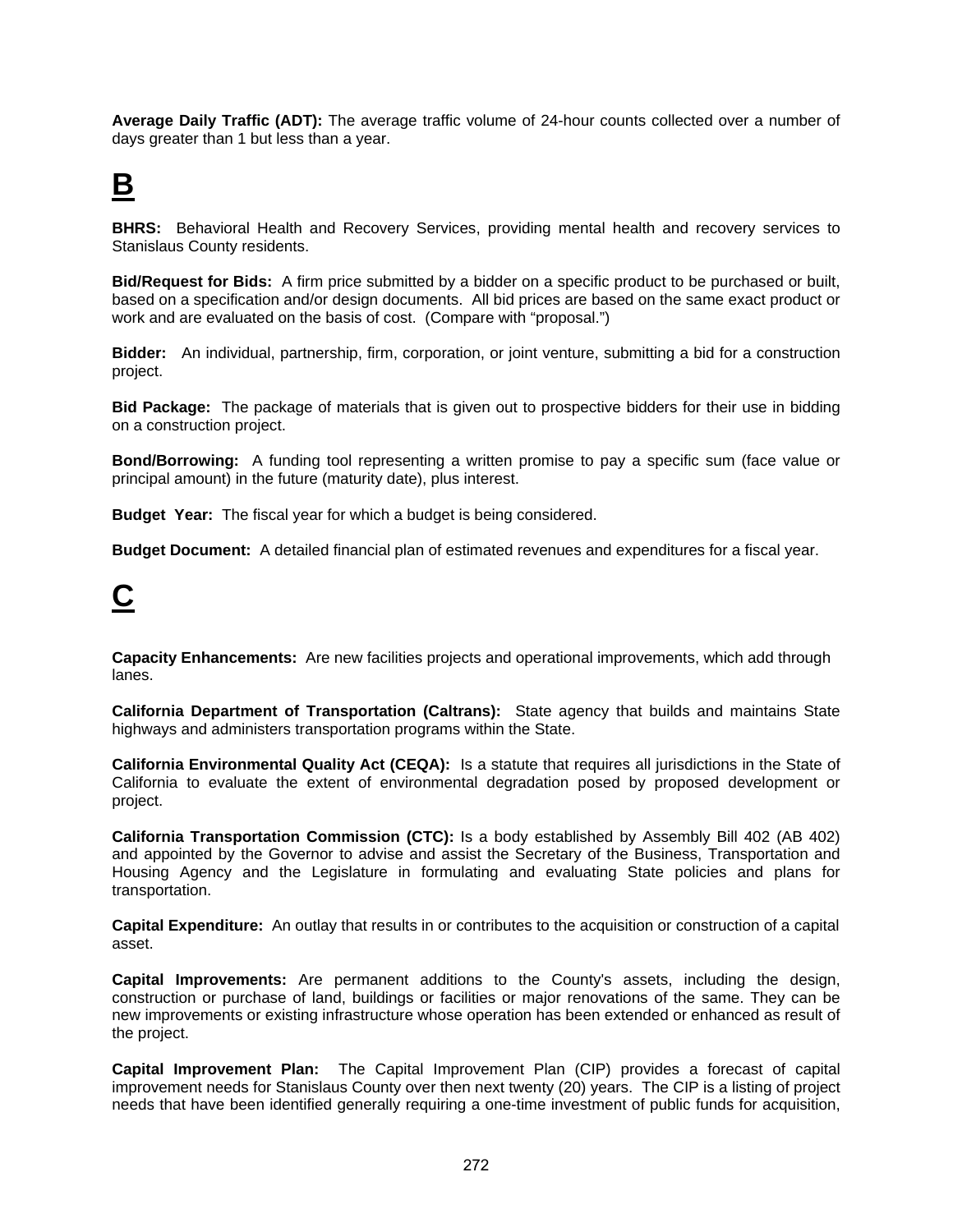replacement or development of new equipment or facilities exceeding seventy-five thousand dollars (\$75,000) in value.

**Capital Improvement Program (CIP):** Is a long-range plan of proposed Capital Improvement Projects with single and multiple-year capital expenditures. The CIP is updated annually. Appropriations for each approved project are presented in the annual budget, with some projects spanning multiple fiscal years.

**Capital Project:** A capital project is a one-time expense attributed to acquisition, remodel, construction, demolition, or improvement of real property. Examples of capital projects may include: new construction of buildings, roads, bridges and infrastructure, land acquisition, renovation or remodeling, and site development costs. Generally, to be included in the CIP, a project will have a cost exceeding \$100,000, although County policy continues to recognize a threshold of \$75,000. Acquisition of vehicles, technology improvements, and equipment expenditures may be included as well.

**Category:** Projects in the Capital Improvement Plan are divided into one of four categories: Approved/Funded; Pending Implementation; Future Project/Master Planned; Future Project/Pending Analysis.

**Cell:** The area of a solid waste landfill facility in or on which solid wastes are placed for disposal.

**CEO:** Stanislaus County Chief Executive Office, consisting of County administration, budget, capital projects, emergency services, human resources, and risk management functions.

**CEQA:** The California Environmental Quality Act informs governmental decision makers and the public about the potential significant effects, if any, of proposed activities and provides opportunities for other agencies and the public to review and comment on draft environmental documents. CEQA guidelines establish a number of specific points during the review and consideration of a project when the lead agency must inform other agencies and the public of the project and its potential environmental consequences.

**Collection of Public Facilities Fees (PFF):** The County and all nine cities in the County collect Public Facility Fees in order to mitigate the impact from new development. Revenue from public facility fee collection is allocated to those Capital Projects that are needed to accommodate population and employment growth. The requirements for new facilities, equipment, vehicles, and roads are based on population and employment growth projected within Stanislaus County. Public Facility Fees cannot be more than the cost of the public facility needed to mitigate growth impacts and can be used only for intended purposes.

**Condemnation:** A judicial or administrative proceeding to exercise the power of eminent domain, through which a government agency takes private property for public use and compensates the owner.

**Congestion Management System (CMS):** Is required to be implemented by states to improve transportation planning.

**Congestion Management Program (CMP):** Is an integrated approach to programming transportation improvements. This approach requires detailed consideration of the complex relationships among transportation, land use and air quality.

**Concept:** Is a strategy for future improvements that will reduce congestion or maintain the existing level of service on a specific route.

**Conceptual Design:** Includes all aspects of project development from pre-grant feasibility study and alternatives analysis to selection of preferred alternative and grant approval to proceed with preliminary engineering. Environmental clearance is typically initiated and may be completed in this phase of project development.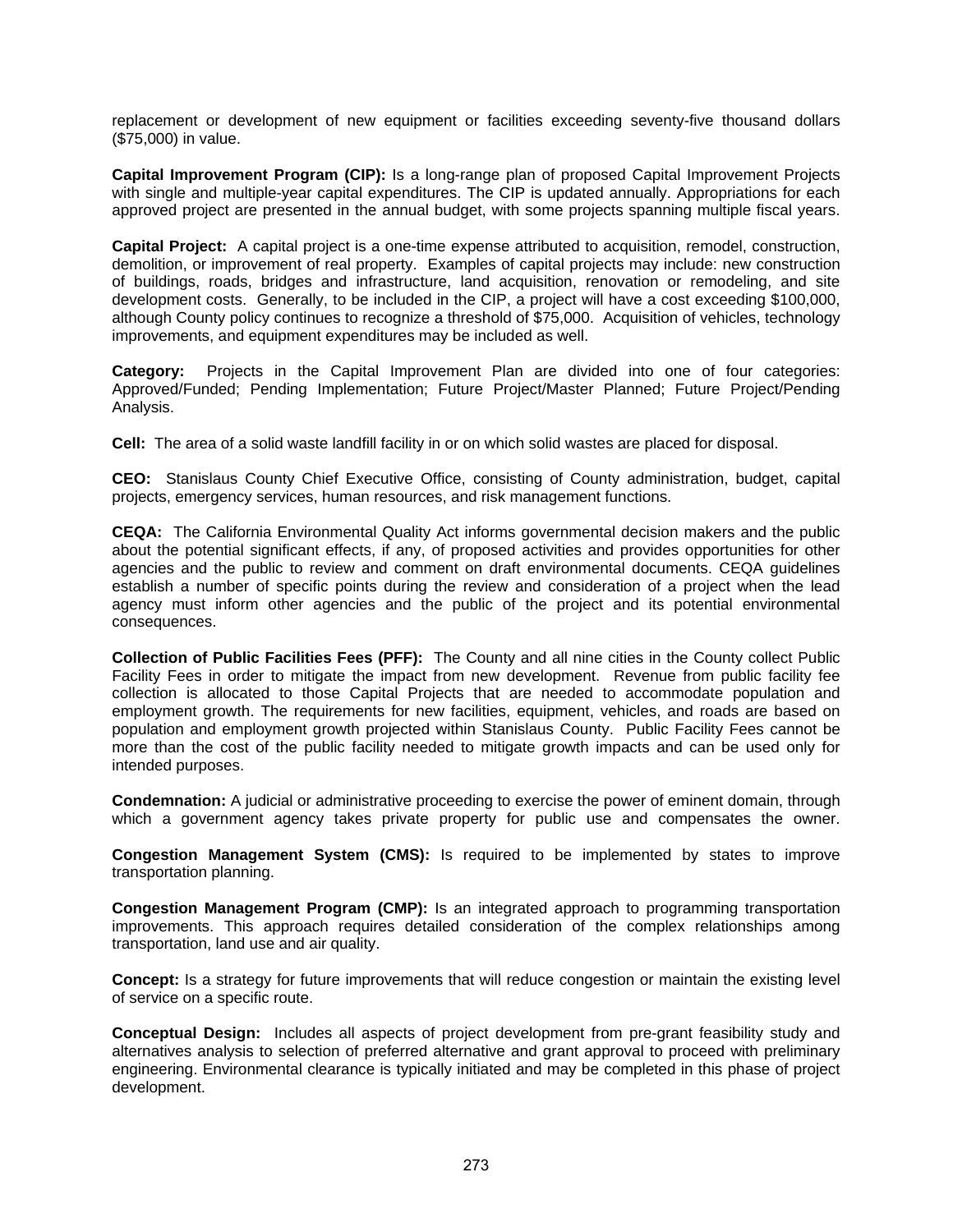**Concurrency:** A requirement that development and the extension of infrastructure occur at the same time. Used to prevent sprawling development in areas that do not have infrastructure in place, and to ease the financial burden on the localities that build it.

**Congestion:** Is defined by Caltrans as, reduced speeds of less than 35 mile per hour for longer than 15 minutes.

**Congestion Management Plan:** The monitoring and mitigation of increased congestion on regional routes and transit systems.

**Construction:** Includes the cost of the construction contract, the cost of the bidding process, construction management costs, demolition costs, administrative, contingency, Construction Management Firms and site visits by Architect and Engineer Designers. Construction costs include construction management, contract costs, inspection and engineering support labor, survey and engineering costs, contracted laboratory, consulting, or other inspection services, and community coordination. Costs for furniture, fixtures and equipment (FF &E) are also appropriate in this section. Costs may also include secondary contracts such as landscape maintenance or resource mitigation installation and compliance.

**Corridor:** A major transportation route which can consist of one or more highways, arterial streets, transit lines, rail lines and/or bikeways.

**County Center (I through V):** Certain County properties are referred to as "County Centers." They are:

- County Center I is the Downtown Modesto Administrative Center;
- County Center II is the County's health services center at 800-1020 Scenic Drive in Modesto;
- County Center III is the County's Learning Institute and Central Services warehouse location, as well as space leased to the County Office of Education (SCOE) located at 921-929 County Center III Drive, near Oakdale Road and Scenic Drive in Modesto;
- County Center IV is the County's Morgan Road shop facility, primarily occupied by County Public Works and the Department of Environmental Resources; and
- County Center V is the County's Juvenile Justice Center, located at 2215 Blue Gum Avenue in Modesto.

**County General Fund:** One of five governmental fund types that typically serves as the chief operating fund of a government.

**CSA:** Stanislaus County Community Services Agency, providing social services assistance.

**CVCA:** Central Valley Center for the Arts. The governing body of the Gallo Center for the Arts LLC, operator of the Gallo Center for the Arts at 1000 I Street in Modesto.

#### **D**

**Debt Capacity:** There are two primary factors to be considered when acquiring public debt. The first is market rating and access. The second is local budgetary constraints that include economic and financial trends.

**Debt Financing:** Issuance of bonds and other debt instruments to finance municipal improvements and services.

**Debt Service:** The costs of paying the principal and interest on borrowed money according to a predetermined payment schedule.

**Dedicated Funds:** Federal, State or local funds which can be used only for specific purposes or by specific agencies.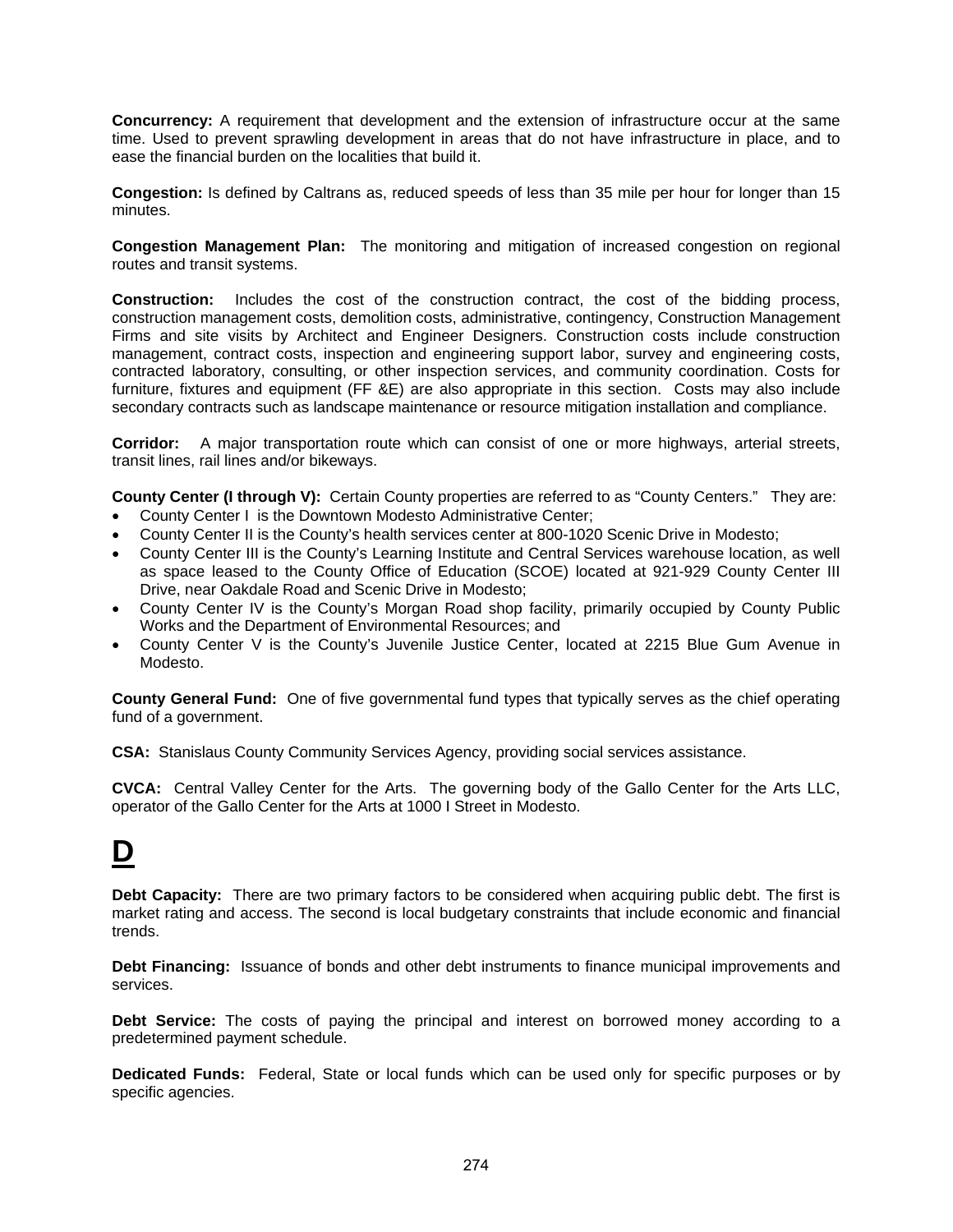**Department Fund Balance:** Funds not spent by a department in a previous fiscal year.

**Department of Transportation (DOT):** A Federal agency that implements the nation's overall transportation policy.

**DER:** Stanislaus County Department of Environmental Resources.

**Design:** Includes programming (including studies), schematic design, design development, construction documents, seismic evaluation, design support from construction management firms, and peer review of design and construction documents.

**Design Development:** Is a further refinement of the schematic design phase. Specific materials and building equipment are defined. The design drawings show detailed building characteristics such as dimensions, room finishes, and structural and mechanical systems.

**Development: means the following activities:** (1) the division of a parcel of land into two or more parcels; (2) the construction, reconstruction, conversion, structural alteration, relocation, enlargement, or demolition of a structure, excavation, landfill, or deposition; and (3) any use, or change in the use, of any structure, or land, or extension of use of land.

**Discretionary Funds:** Federal, State and local funds which can be used for a variety of purposes as determined by local needs and priorities.

#### **E**

**Easement:** A right to use the land of another for a specific purpose, sometimes referred to as a deed restriction. Easements may be purchased from the property owner or donated by the owner to an agency. The holder of an easement agrees to perform periodic inspections and to take the legal action, if necessary, to ensure that easement provisions are met.

**Economic Development:** Investment of resources to create financial self-sufficiency and prosperity in a community, including the industrial, commercial, and service sectors.

**SR911 / Emergency Dispatch / Emergency Operations Center:** A joint-use facility operated under a Joint Powers Agency (JPA) by Stanislaus County and the City of Modesto located at 8705 Oakdale Road in Modesto. This facility is the home of the region's Emergency Dispatch call center, County Emergency Services, the primary Emergency Operations Center and the City of Modesto's Northeast Area Police Command station.

**Encroachment:** A structure or part of a structure that occupies the property of another.

**Encumbrance:** Funds designated out of an appropriation to be spent on a specific purpose. The function of an encumbrance is to guarantee dollars will be available to pay bills when due.

**Environmental Assessment (EA):** An environmental analysis prepared pursuant to the National Environmental Policy Act (NEPA) to determine whether a federal action would significantly affect the environment and thus require a more detailed environmental impact statement.

**Environmental Impact Report/Environmental Impact Statement (EIR/EIS):** An analysis of the environmental impacts of proposed land development and transportation projects; it's an EIR when conducted in response to CEQA, and an EIS when conducted for federally funded or approved projects per NEPA. A draft EIR or draft EIS (DEIR or DEIS -- often they're prepared simultaneously) is circulated to the public and agencies with approval authority for comment.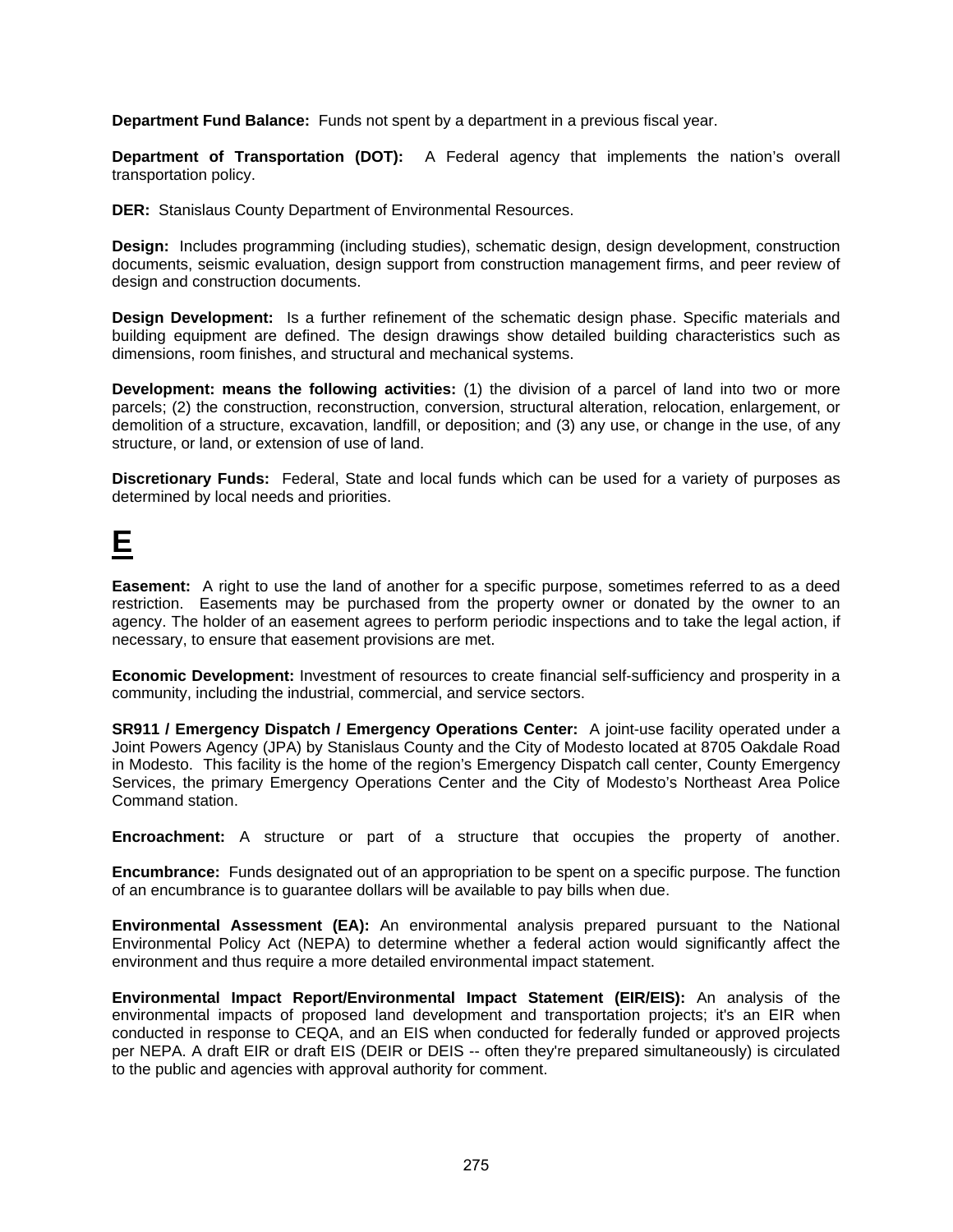**Eminent Domain:** The right of a government or municipal quasi-public body to acquire property for public use through a court action called condemnation, in which the court decides that the use is a public use and determines the compensation to be paid to the owner.

**Estimated Project Costs:** Each project includes estimated project costs in the following five categories: Preliminary, Design, Acquisition, Construction and Other.

#### **F**

**Federal Highway Administration (FHWA):** The federal agency responsible for the approval of transportation projects that affect the federal highway system. Administratively, FHWA is part of the U.S. Department of Transportation.

**Federal Transportation Improvement Program (FTIP):** Also referred to as the TIP. This is a shortrange action plan to the long range RTP. It identifies specifically what projects will be funded within the next three to seven years.

**FEMA:** Federal Emergency Management Act.

**Fiscal Impact Analysis:** The analysis of the estimated taxes that a development project would generate in comparison to the cost of providing municipal services demanded by that project.

**Final Design** includes the pre-construction and post preliminary engineering work, such as project support during the advertising, bid opening and award process. This is the last stage before construction documents are bid and includes the management of the documents during bidding and award.

**Fiscal Year:** The 12-month operating period of County government. For Stanislaus County the period begins July  $1<sup>st</sup>$  and ends June  $30<sup>th</sup>$ .

**Flood Control:** The specific regulations and practices that reduce or prevent the damage caused by storm water runoff.

**Functional Classification:** Guided by Federal legislation, refers to a process by which streets and highways are grouped into classes or systems, according to the character of the service that is provided.

**Fund:** A set of internal accounts that records revenue, expenditures, and obligations related to a specific purpose.

**Funding Not Yet Identified:** The difference between Total Estimated Project Costs and the Total Project Funding equals the Funding Not Yet Identified.

**Funding Sources:** Each project includes funding sources from one or more of the following seven categories: County General Fund, Public Facilities Fees (PFF), Department Fund Balance/Retained Earnings, Bond/Borrowing, State/Federal Funding, Other Grants, and Non-County Contributions.

**Future Project/Master Planned:** Categorized as "C" projects includes those projects that were adopted within a Board approved master plan, but for which full funding has not been identified and further specific review of the project has not been completed.

**Future Project/Pending Analysis:** Categorized as "D" projects includes proposed projects awaiting further Board direction, further business case justification, or identification of potential funding sources.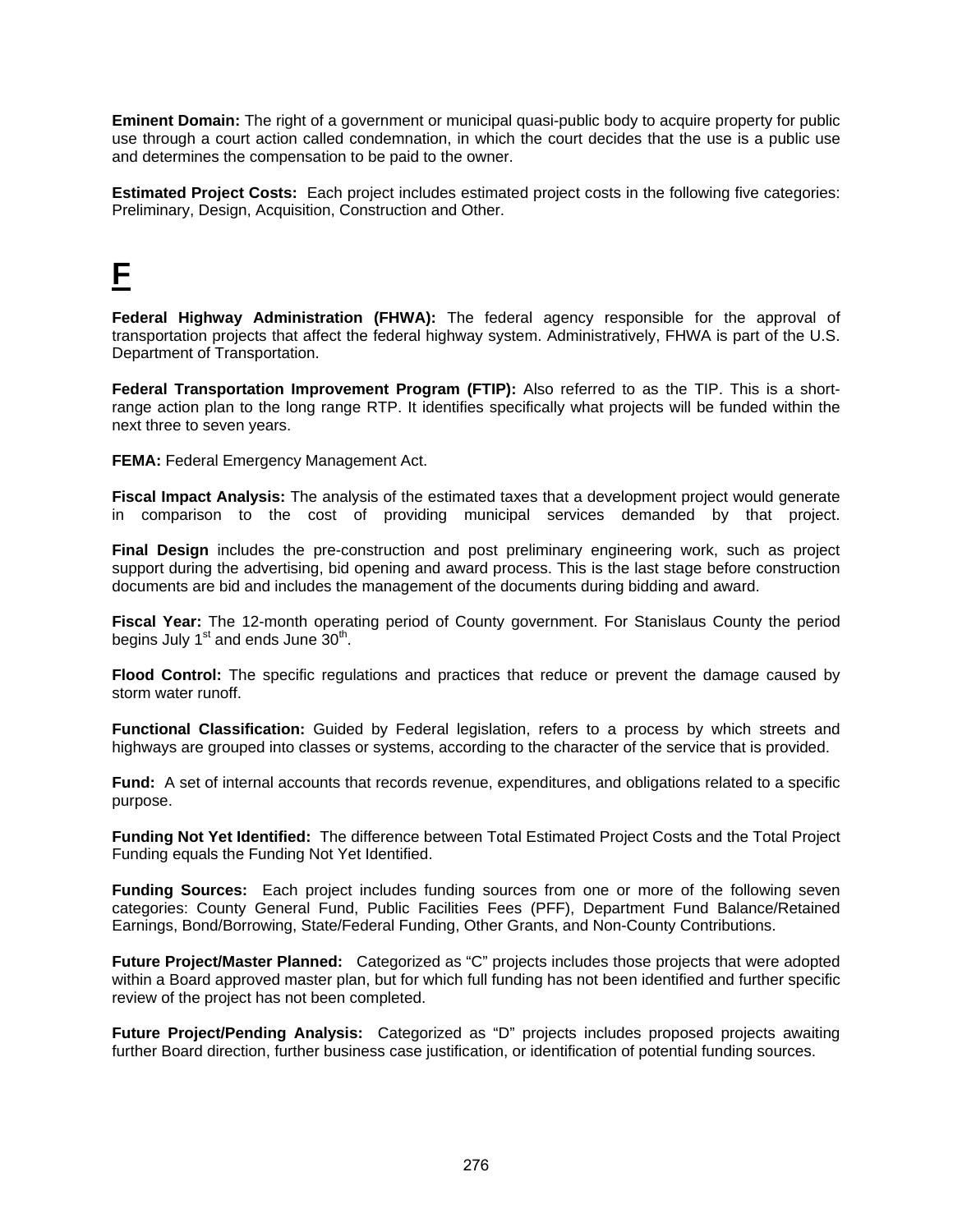# **G**

**Gallo Center for the Arts:** A two-theater center for local and regional performance arts located at 1000 "I" Street in Modesto, built and owned by Stanislaus County and operated by Gallo Center for the Arts LLC, a private, non-profit corporation in conjunction with the Central Valley Center for the Arts (CVCA.)

**Grants:** A grant is a contribution by a government or other organization to support a particular function. Grants may be classified as either "block" (annual set amount designated for an organization) or "competitive" (variable amounts determined by the merits of the grant submittal compared to other competing submittals).

**Growth Management:** The conscious public decision to restrain, accommodate or induce development in any geographic setting and at any governmental level. Growth management systems provide a means for governments to establish comprehensive goals and objectives designed to address the problems of growth through an integrated system of administrative, financial and regulatory programs.

**GSA:** Stanislaus County General Services Agency, consisting of Central Services (printing, mail services, storage and warehouse), Facilities (building maintenance,) Fleet Services, and Purchasing.

#### **H**

**Honor Farm:** The Stanislaus County Honor Farm is a minimum-security level adult inmate housing and programs center located at Laird Park, at 8224 West Grayson Road, adjacent to the San Joaquin River. The Honor Farm is operated by the Stanislaus County Sheriff's Department.

**HSA:** Stanislaus County Health Services Agency, provider of public health services.

## **I**

**Initial Study:** The preliminary analysis that the lead agency prepares in order to determine whether to prepare a negative declaration or an EIR and, if necessary, to identify the impacts to be analyzed in the EIR (CEQA) When the agency determines that an EIR is unnecessary, the study serves the purpose of providing documentation of the factual basis for concluding that a negative declaration will suffice.

**Impact Fees:** Costs imposed on new development to fund public facility improvements required by new development and ease fiscal burdens on localities.

**Impact on the Operating Budget:** The estimated operating cost impact as a result of a Capital Improvement project. These costs would include additional staffing, utilities, debt service payments, and CAP charges.

**Implementation Category:** Projects in the Capital Improvement Plan are divided into one of four categories: Approved/Funded; Pending Implementation; Future Project/Master Planned; Future Project/Pending Analysis.

**Infrastructure:** Those capital facilities and land assets under public ownership, or operated or maintained for public benefit, that are necessary to support development and redevelopment and to protect the public health, safety, and welfare. Infrastructure systems may include, but are not limited to transportation, energy, telecommunications, farmland retention, water supply, wastewater disposal, storm water management, shore protection, open space and recreation, solid waste disposal, public health care, public education, higher education, arts, historic resources, public safety, justice, public administration, and public housing.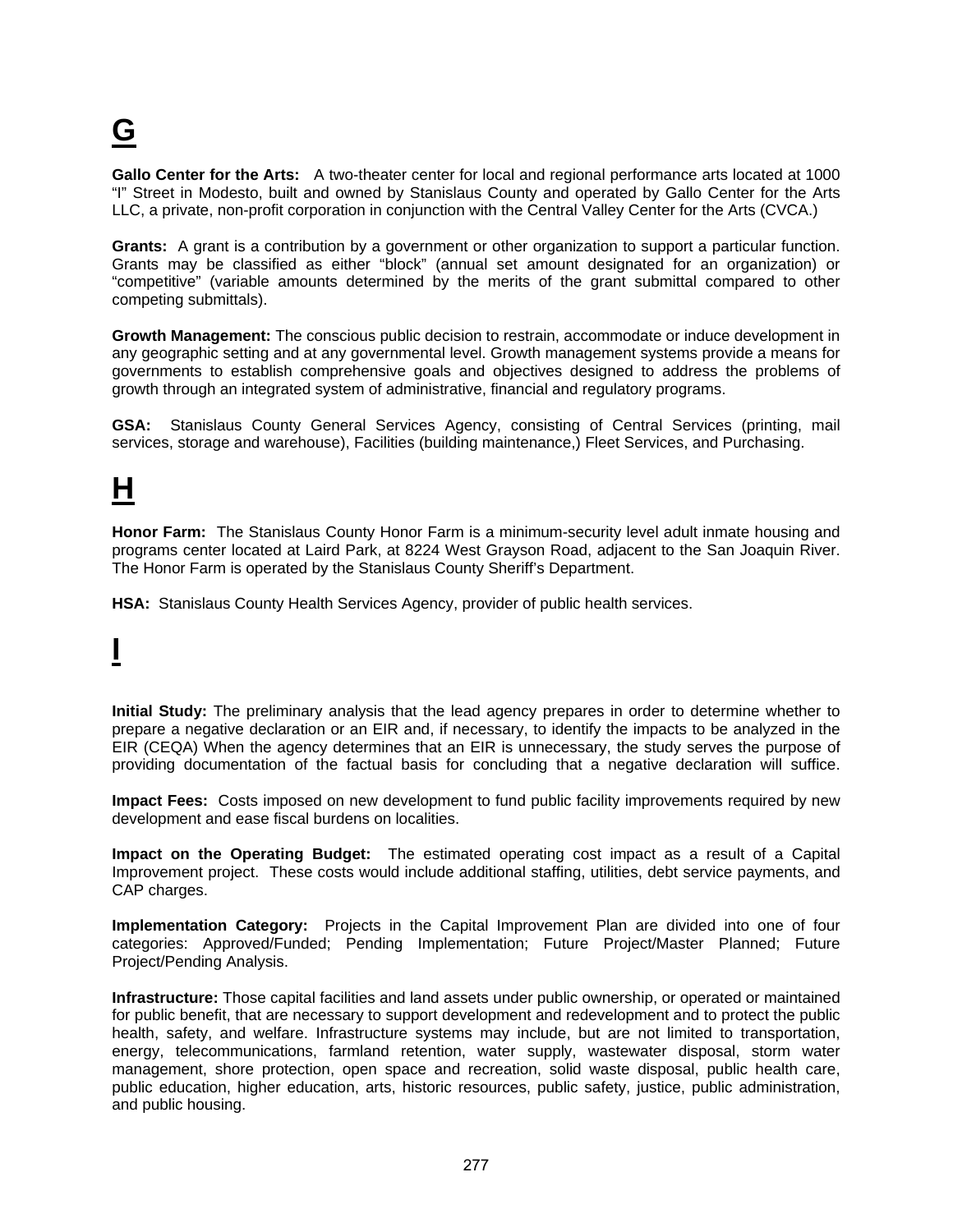# **J**

**Joint Powers Agency / Joint Powers Agreement (JPA):** An agreement established by two or more governmental entities to form an independent agency that can set policy and procedures; own, operate and maintain property; set budgets, collect revenues and allocate expenditures. Each JPA is administered by a governing body, the JPA Commission, and normally is managed by a JPA Management Committee. Tenth Street Place, the joint administrative center for Stanislaus County and the City of Modesto, is operated by a Joint Powers Agency along with the City of Modesto Redevelopment Agency.

#### **L**

**Landfill:** A facility, location, tract of land, area, or premises in use, intended to be used, or which has been used, for the disposal of solid waste.

**Land Use Planning:** Generic term used to describe zoning results such as environmental impact, allowable development uses, historic/cultural preservation, etc.

**Local and Regional Level of Service Standards:** Identifies the level of service standards set by local and regional jurisdictions in general plans and congestion management programs.

**Lead Agency:** The agency or agencies that have taken the primary responsibility for preparing the environmental impact statement.

**Legal Description:** A method of describing a particular parcel of land in such a way that it uniquely describes the particular parcel and no other. A legal description may be a simple reference to a lot as shown on a subdivision plat, or be described by metes and bounds.

Level of Service (LOS): Is a qualitative measure describing operational conditions within a traffic stream; generally described in terms of such factors as speed and travel time, freedom to maneuver, traffic interruptions, comfort and convenience, and safety. LOS A represents free flow and LOS F represents gridlock.

**Long Range Transportation Plan:** A 15 to 20 year forecast plan that must consider a wide range of social, environmental, energy and economic factors. The plan addresses overall regional goals.

**Local Seismic Safety Retrofit Program (LSSRP):** This program is part of the statewide Seismic Safety Retrofit Program and was established in 1989 following the Loma Prieta earthquake. The purpose of the program is to provide financial assistance to the agencies to repair structurally deficient bridges on local roads and streets.

#### **M**

**Maintenance, deferred:** Maintenance, repair, and replacement work delayed from previous operating budget cycles due to a lack of funds.

**Maintenance, emergency:** The repair or replacement of facility components or equipment requiring immediate attention because the functioning of a critical system is impaired or because health, safety, or security of life is endangered. Emergency maintenance supersedes all other categories of maintenance.

**Maintenance, planned:** The upkeep of property, machinery, and facilities including buildings, utility systems, roads, and grounds. Planned maintenance is usually characterized by its routine or recurring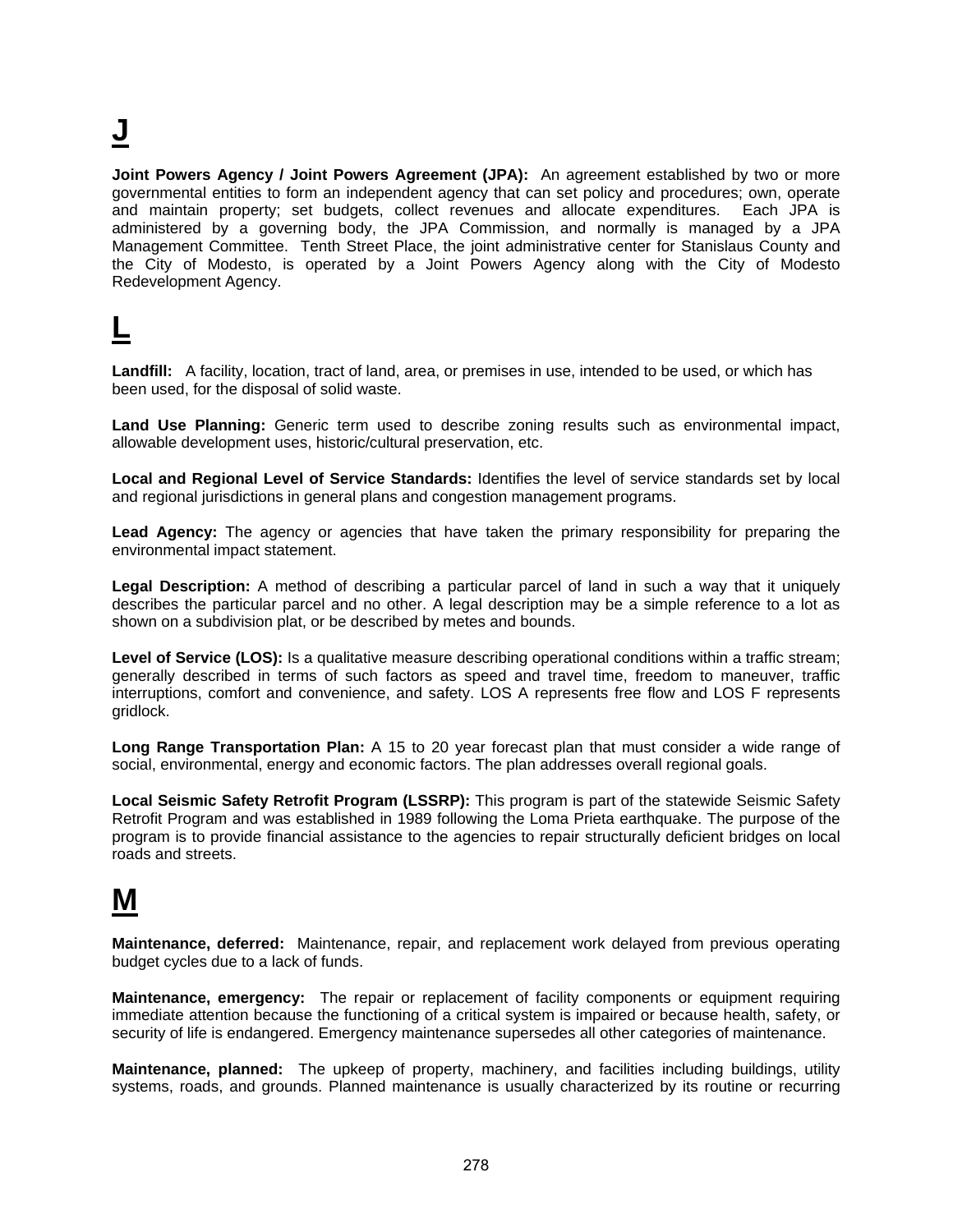nature. Its purpose is to keep facilities functional. (Planned maintenance is also called programmed or scheduled maintenance.)

**Maintenance, preventive:** The periodic inspection, adjusting, minor repair, lubricating, reporting, and data recording necessary to minimize building equipment and utility system breakdowns and to maximize system and equipment efficiency.

**Master Plan:** A plan prepared to specify and coordinate the provision of one or more infrastructure systems and related services.

**Market Value:** What a willing seller could reasonably expect to receive if he/she were to sell the property on the open market to a willing buyer.

**Men's Jail:** Stanislaus County's Men's Jail is located at 1115 H Street in downtown Modesto, adjacent to the Superior Courthouse.

**MID:** Modesto Irrigation District.

**Mitigated Negative Declaration:** Under the California Environmental Quality Act (CEQA), if an initial study reveals substantial evidence that significant environmental effects might occur, the project proponent can modify the project so as to eliminate all such possible significant impacts.

**Morgan Road Shops (County Center IV):** Primarily occupied by County Public Works and the Department of Environmental Resources, the Morgan Road facilities are home to many of the County's field services, such as Roads and Bridges, Sign Shops, Paint Shop, Carpentry/Locksmith Shop, some Engineering services and others. The 1716 Morgan Road site is also the location of the County's Household Hazardous Waste Collection facility.

**Municipal Bonds:** Interest bearing obligations issued by state or local governments to finance operating or capital costs. The principal characteristic that has traditionally set municipal bonds apart from other capital market securities is the exemption of interest income from Federal income tax.

#### **N**

**Negative Declaration:** Under the California Environmental Quality Act (CEQA), a Negative Declaration is prepared when, after completing an initial study, a lead agency determines that a project "would not have a significant effect on the environment."

**Nick W. Blom Salida Regional Library:** This regional Library facility is located at 4835 Sisk Road, near Kiernan Avenue and State Route 99 in Salida. The facility is also the location of a large multipurpose community room.

**Non-Attainment Area:** An air basin that does not meet existing State or Federal air quality standards.

**Non-County Contribution:** Funding provided to Stanislaus County from a non-County source, such as another city, county or irrigation district. This can include contributions received from any private entity or citizen.

**Notice of Completion (NOC):** The California Environmental Quality Act (CEQA) requires a notice to the public that a Draft Environmental Impact Report (EIR) has been completed.

**Notice of Determination (NOD):** Under the California Environmental Quality Act (CEQA), a Notice of Determination is filed by the lead environmental regulatory agency once it has decided to implement or approve a project for which it has approved a negative declaration.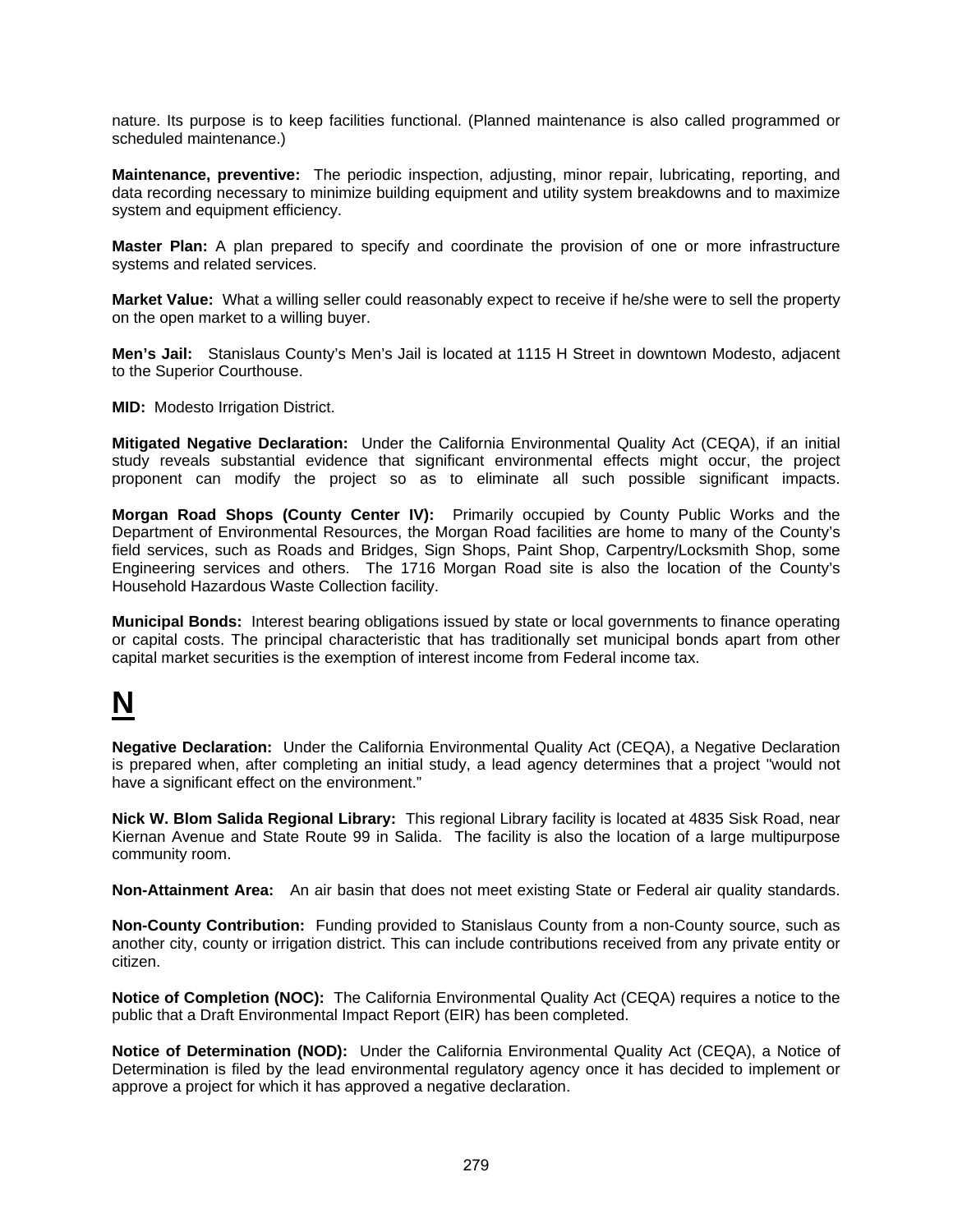**Notice of Intent (NOI):** Under National Environmental Policy Act (NEPA), the first formal step in the environmental impact statement process, consisting of a notice with the following information: a description of the proposed action and alternatives; a description of the agency's proposed scoping process, including scoping meetings; and the name and address of the persons to contact within the lead agency regarding the environmental impact statement.

**Notice of Preparation (NOP):** The California Environmental Quality Act (CEQA) requires this notice to the public that an Environmental Impact Report (EIR) will be prepared for a proposed development. It allows time for members of the community to submit their environmental concerns regarding a proposed development.

#### **O**

**Obligation:** The Federal government's legal commitment (promise) to pay or reimburse the states or other entities for the Federal share of a project's eligible costs.

**Operating Costs:** An integral part of planning for a capital project is to ensure that funding is available for any additional, on-going operating and maintenance costs that will be incurred once a project is complete. These include: additional staffing, utilities, debt service payments, and Cost Allocation Plan (CAP) charges.

**Other:** Costs such as professional fees and development fees, California Environmental Quality Act (CEQA), permits, County building department reviews, easement fees and utility connection fees.

#### **P**

**Pending Implementation:** Categorized as "B" projects includes those requested projects that were either included in a previous Capital Improvement Plan or have been discussed with, but not necessarily approved by, the Board of Supervisors and identified as a high priority need. These projects may be pending further review and approval by the Board and/or complete identification of funding.

**Permitting Authority:** The National Pollutant Discharge Elimination System (NPDES) -authorized State agency or Environmental Protection Agency (EPA) regional office that administers the NPDES program, issuing permits, providing compliance assistance, conducting inspections, and enforcing the NDPES program.

**Plat Map:** A map of a town, section or subdivision indicating the location and boundaries of individual properties.

**Preliminary:** Preliminary costs include County staff costs for review and coordination with State and other agencies. Roads may use the following definition. Preliminary engineering includes project management, preliminary and final engineering design costs including payments to consultants and/or inhouse labor and project expenses. This phase consists primarily of development of draft construction documents, and all pre-construction project coordination and clearance activities such as completion of environmental clearance and permit contact with other public agencies, utilities, and resource agencies.

**Primary Countywide Bikeway Network (PCBN):** The Primary Bikeway Network is a concept that includes the 134 miles of bikeway corridors for connecting the cities within the County. Most are in the unincorporated areas.

**Programming:** The designation of funds for transportation projects which when approved is included in the transportation improvement program (TIP).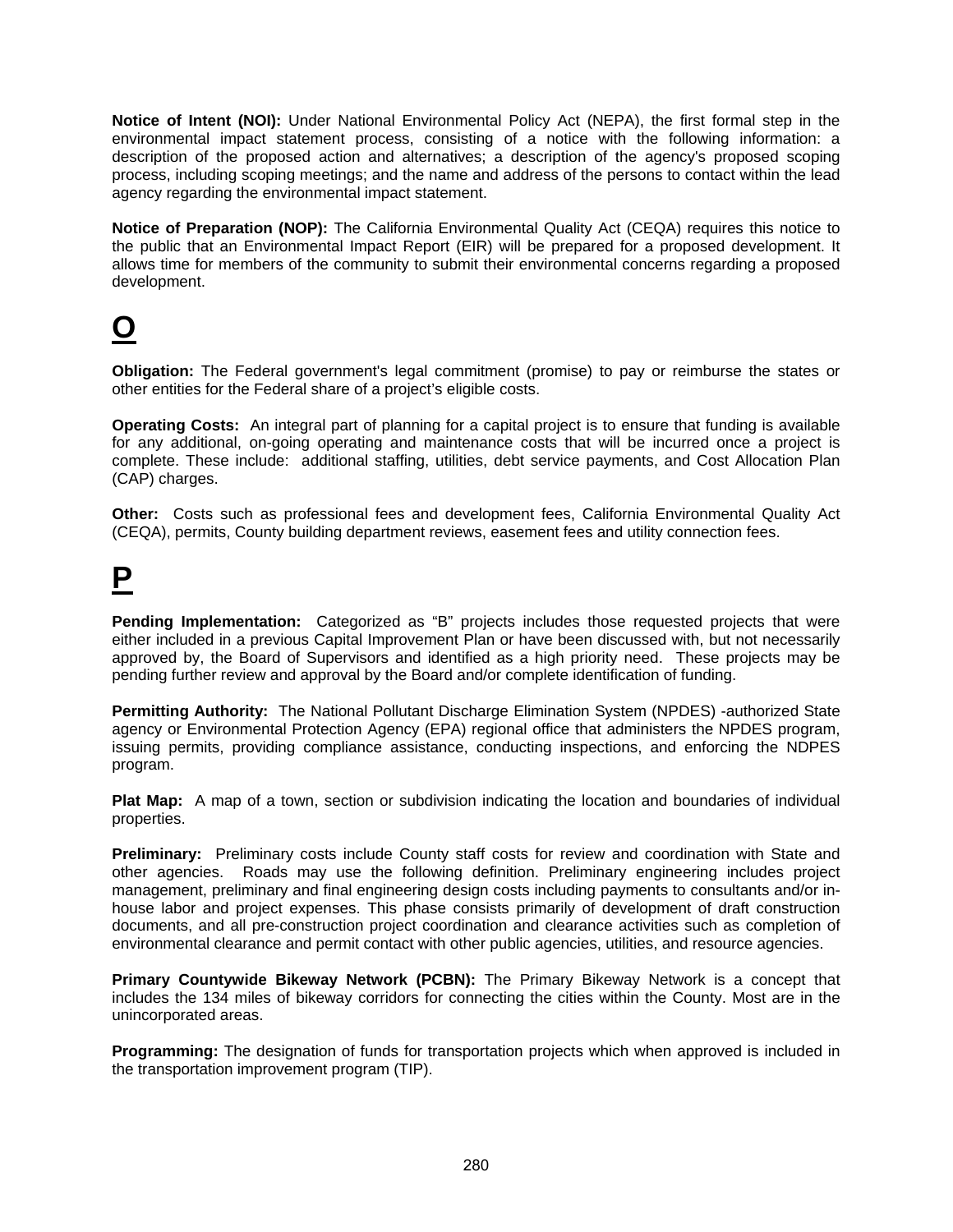**Project Study Report (PSR):** Is the pre-programming document required before a project may be included in the STIP.

**Project Report (PR):** Is a conceptual engineering report that describes the work in more detailed than the PSR. It is prepared, along with the environmental document, on projects that require federal or state funding administered through CALTRANS. The report is used to recommend project to the Regional Transportation Authority (RTA) for ultimate approval and funding prior to the start of design. The term "Draft Project Report" (Draft PR) refers to a draft version of this report, prepared for public and agency review.

**Proposal / Request for Proposals (RFP):** A notification by the County (or other public agency) seeking the submittal of proposals to provide professional services. Proposals differ from "bids" in that the submittal defines the type and method of services to be provided at a specified price, and selection of a proposer may be based on qualifications and approach toward resolving a need.

**PS & E:** Plans, specs, and estimates. Known as the design phase.

**Public Facilities Fees (PFF):** The Public Facilities Fee program imposes a fee on new development per Section 66000 et seq. of the California Government Code. Commonly known as a "growth impact fee," revenues collected under this program support the pro-rata extension of existing County services to support the new growth created by the development. This fee provides for the expansion of facilities or services to meet growth needs, but does not replace, repair or maintain the existing level-of-service provided by the County. (See the Financial Policies Tab for a detailed explanation of how PFF fees are determined.)

**Public Safety Center (PSC):** The Public Safety Center is a 180-acre site located at the northeast corner of Service Road and Crows Landing Road. The site is home to several functions including the Main Jail, Minimum Security Housing unit and Kitchen/Laundry facilities; the Sheriff's Operations Center; the Community Services Facility; the Fleet Maintenance facility; inmate training facilities; the Agricultural Center; and the Ray Simon Regional Criminal Justice Training Center. The PSC site is also the proposed location of a new Animal Services shelter.

### **R**

**Ray Simon Regional Criminal Justice Training Center:** A facility complex located at the Public Safety Center site operated by the Stanislaus County Sheriff's office, local law enforcement agencies, and the Yosemite Community College District/Modesto Junior College for the purpose of training law enforcement personnel and recruits.

**Right-of-Way (ROW):** The right given by one landowner to another to pass over the land actually transferring ownership. ROW is granted by deed or easement, for construction and maintenance according to a designated use. This may include highways, streets, canals, ditches, or other uses.

**Record of Decision (ROD):** Under the National Environmental Policy Act (NEPA), a public document that reflects the agency's final decision, rationale behind that decision, and commitments to monitoring and mitigation.

**Redevelopment Agency:** The governing body created to designate redevelopment project areas, supervise and coordinate planning for a project area, and implement the development program.

**Redevelopment Plan:** Plan for revitalization and redevelopment of land within the project area in order to eliminate blight and remedy the conditions that caused it.

**Regional Surface Transportation Program (RSTP):** A federal funding program established to fund mass transit, highway, and local streets and roads projects.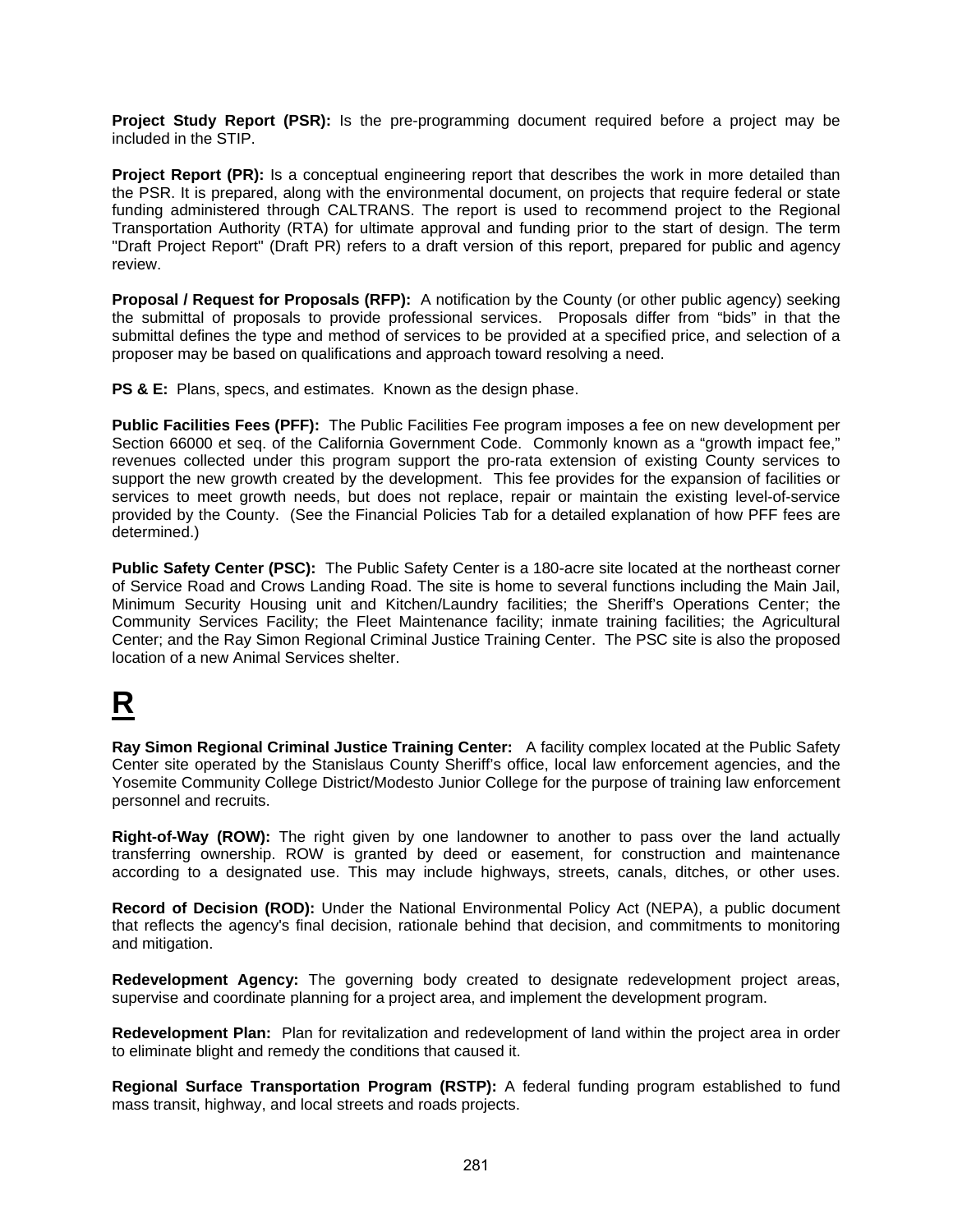**Regional Transportation Improvement Program (RTIP):** The State required seven-year capital improvement program for transportation projects using State or federal Funds.

**Regional Transportation Plan (RTP):** Is a long-term blueprint of a region's transportation system. Usually RTPs are conducted every five years and are plans for thirty years into the future. The plan identifies and analyzes transportation needs of the metropolitan region and creates a framework for project priorities.

**Regional Transportation Planning Agency (RTPA):** RTPAs are designated by the State of California to provide regional transportation planning and make funding decisions, including preparation of the Regional Transportation Plan and the Regional Transportation Improvement Program.

**Relocation Assistance:** Relocation payments help to assist families, individuals, businesses, and nonprofit organizations that are displaced as a result of redevelopment activities. This includes aid in finding a new location, payments to help cover moving costs, and additional payments for certain other costs.

**Retained Earnings:** Funds not spent by a department that was generated from an Enterprise Fund or Internal Service Fund. Example: Landfill Enterprise Fund.

#### **S**

**SBHC:** Stanislaus Behavioral Health Center, located at 1501 Claus Road, Modesto, California. Sold to Doctors Medical Center, now known as Doctors Behavioral Health Center (DBHC).

**SBT:** Strategic Business Technology provides information technology services, including telecommunications and data services to all County functions.

**Schematic Design:** Provides a general outline as to the solution to the facility problem or need. Basic facility requirements such as plumbing systems, structural, mechanical and electrical systems, are defined. Building floor plan layouts are developed, along with parking. Detailed calculations showing size and capacity of mechanical systems, structural systems and electrical systems are developed.

**SCOE:** Stanislaus County Office of Education, located at 1100 H Street in Modesto. SCOE is separate and independent of the County of Stanislaus.

**Secondary Access:** A second means for vehicles to get into or leave a neighborhood or development. Having more than one means of access tends to distribute traffic more evenly. This is considered critical for emergency vehicle access.

**Short Range Transit Program (SRTP):** Is a five year comprehensive plan required by the Federal Transit Administration for all transit operators receiving federal funds. The plans establish the operator's goals, policies, and objectives.

**Solid Waste Landfill Cell:** The area of a solid waste landfill facility in or on which solid wastes are placed for disposal.

**Solid Waste Landfill:** A facility, location, tract of land, area, or premises in use, intended to be used, or which has been used, for the disposal of solid waste.

**SRC:** Stanislaus Recovery Center, located at 1904 Richland Avenue in Ceres, California.

**StanCERA:** The Stanislaus County Employee's Retirement Association, located at 832 12<sup>th</sup> Street in Modesto. The retirement association is operated by an independent Board of Directors.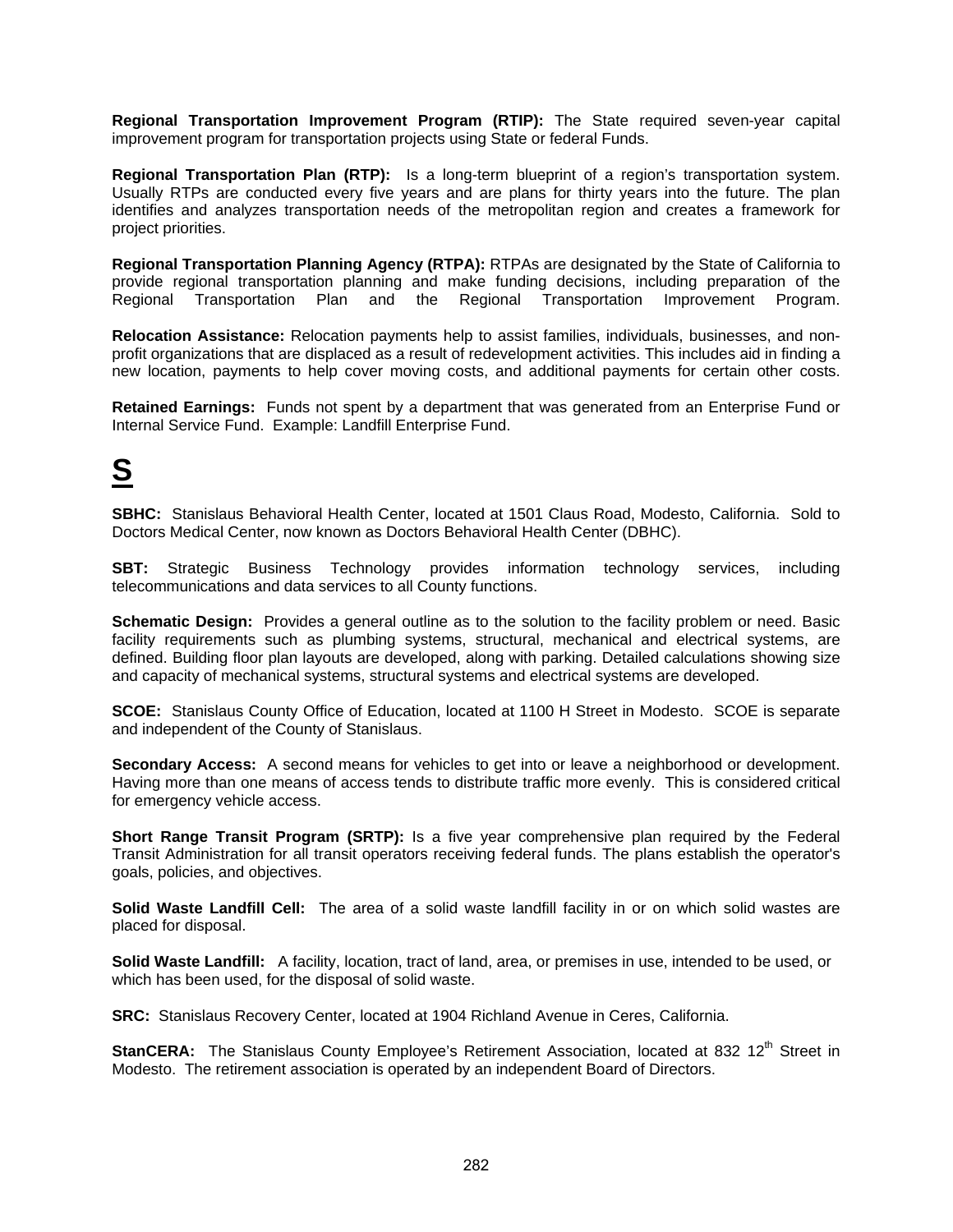**Stanislaus Council of Governments (StanCOG):** The Stanislaus Council of Governments is the regional forum for the planning and development of an effective inter-modal transportation system that provides for the mobility and safety of the traveling public and a quality environment for the residents of the Stanislaus County Region and the Central Valley. StanCOG facilitates federal and state funding for the local agencies and works in conjunction with all local agencies.

**Stanislaus County Non-Motorized Transportation Plan (SCNMTP):** The Stanislaus County Non-Motorized Transportation Plan guides the future development of bicycle and pedestrian facilities within the County. This Plan was developed with input from the Stanislaus County Bicycle and Pedestrian Advisory Committee, the Stanislaus Council of Governments, Stanislaus County, the incorporated cities, and members of the public. This Plan seeks to meet the County's needs and desires for pleasant, enjoyable and safe places to bicycle and walk. The Plan focuses on bicyclist and pedestrian needs, the County's bicycle and pedestrian network, and planning and policies related to bicycling and walking.

**State/Federal Funding:** Funding provided by either State or Federal funding programs.

**State Transportation Improvement Program (STIP):** The statewide Capital Improvement Program adopted biennially by the California Transportation Commission, which includes all major transportation projects funded by State or Federal funds.

**Statement of Overriding Considerations:** Provides an agency with a means to adopt a project with unmitigated significant environmental impacts. The California Environmental Quality Act (CEQA) requires the decision-maker to balance the benefits of a proposed project against its unavoidable environmental risks in determining whether to approve the project. If the benefits of a proposed project outweigh the unavoidable adverse environmental effects, the adverse environmental effects may be considered acceptable.

**Superior Court:** The Superior Court of California, Stanislaus County, provides local trial court services and is operated by the California Judicial Council, Administrative Office of the Courts. The Superior Court is headquartered in downtown Modesto at 800 11<sup>th</sup> Street and has additional courts in Ceres, Turlock and at the Juvenile Justice Center and Traffic Court in Modesto.

**Sustainable Development:** Development with the goal of preserving environmental quality, natural resources and livability for present and future generations.

**System Capacity:** The ability of natural, infrastructure, social and economic systems to accommodate growth and development without degrading or exceeding the limits of those systems.

## **T**

**Tax Allocation Bond:** A bond or financial obligation issued by the agency in order to generate funds to implement the redevelopment plan. The bond is repaid with tax increments flowing to the agency as a result of actions of the agency to revitalize the project area.

**Tax Increment:** The increase in property taxes within the redevelopment project area that result from increases in the project area assessed value that exceeds the base year assessed value.

**Tenth Street Place (TSP):** Stanislaus County's administrative center located at 1010 10<sup>th</sup> Street in downtown Modesto. Tenth Street Place is jointly owned, operated, and occupied by Stanislaus County and the City of Modesto and the City of Modesto Redevelopment Agency. In addition to the City of Modesto and retail shops, Tenth Street Place is the home of the County's Board of Supervisors; Chief Executive Office; County Counsel; Assessor; Auditor-Controller; Public Works; Planning and Community Development; Local Agency Formation Commission; and Treasurer-Tax Collector offices.

**TID:** Turlock Irrigation District.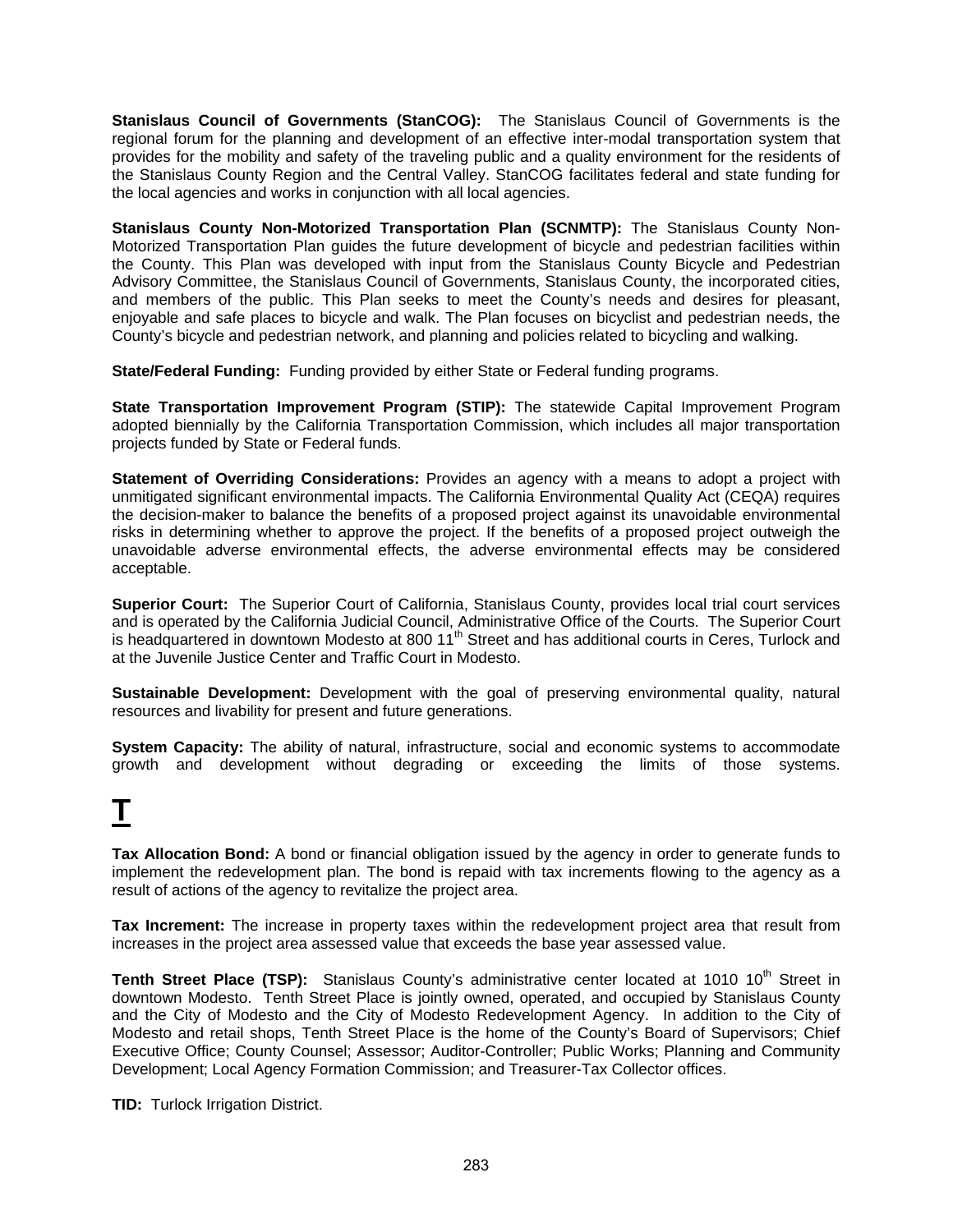**Total County Funding:** The County's portion of the project costs would be identified from the sum of County General Fund contributions, Public Facilities Fees, Department Fund Balance, Retained Earnings and any bond or borrowing.

**Total Estimated Project Cost:** The sum of the Preliminary, Design, Acquisition, Construction and Other costs equals the Total Estimated Project Cost.

**Total Other Funding:** The sum of State/Federal Funding and any other funds obtained through Grants. Stanislaus County is obligated to manage, properly allocate, and expend funds received from State/Federal agencies and grants.

**Traffic Accident Surveillance and Analysis System (TASAS):** Is a system that provides a detailed list and/or summary of accidents that have occurred on highways, ramps or intersections in the State Highway System.

**Transportation Concept Report (TCR):** Is a Route Concept Report (RCR) analyzes a transportation corridor service area, establishes a twenty-year transportation planning concept and identifies modal transportation options and applications needed to achieve the twenty year concepts.

**Traffic Conditions:** Are any characteristics of the traffic stream that may affect capacity or operations, including the percentage composition of the traffic stream by vehicle type and driver characteristics (such as the differences between weekday commuters and recreational drivers).

**Traffic Forecast:** Is a best estimate of the future conditions, demand and resulting volumes. A forecast also identifies whether or not the subject segment of a route is designated as being part of a system. National Highway System (NHS), Interregional Highway System (IRRS), Freeway/Expressway System, Scenic Highway, National Truck Network, Terminal Access Route for the National Truck Network, Strategic Highway Network (STRAHNET), Highways of Regional Significance.

**Transportation Corridor:** A combination of principal transportation routes involving a linear network of one or more highways of four or more lanes, rail lines, or other primary and secondary access facilities that support a development corridor.

**Transportation Equity Act for the 21st Century (TEA-21):** Also known as "federal reauthorization," legislation passed by Congress that provides funding for the federal transportation program directly to regional agencies to be allocated according to local priorities.

**Transportation Enhancement Program (TEP):** Federal program which provides capital funds for "nontraditional" transportation projects such as bicycle and pedestrian facilities, historic preservation of transportation facilities, and transportation-related landscaping and scenic beautification.

**Transportation Improvement Program (TIP):** A capital investment program prepared by the MPO cooperatively with the State and transit operator that prioritizes transportation projects to be implemented with Federal funds over a five year period.

**Transportation Infrastructure Finance and Innovation Act (TIFIA):** A new Federal transportation credit program authorized as part of TEA-21 that provides direct Federal loans, lines of credit, and loan guarantees provided through U.S. DOT to large projects of national significance, under criteria developed by Congress.

**Transportation System Management (TSM):** Is that part of the urban transportation Process undertaken to improve the efficiency of the existing transportation system. The intent is to make better use of the existing transportation system by using short term, low capital transportation improvements that generally cost less and can be implemented more quickly than system development actions.